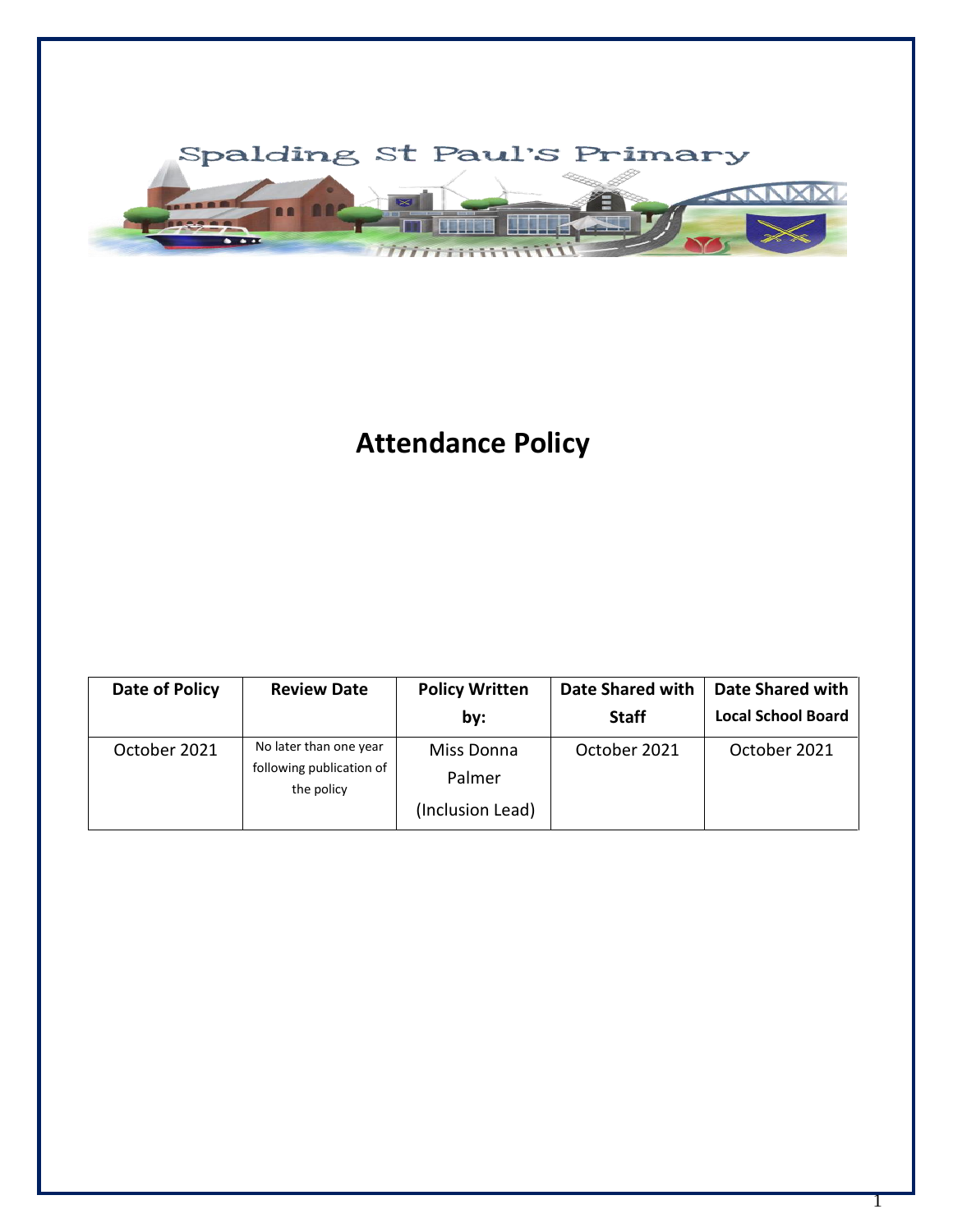## **Attendance Policy**

The responsibility for promoting attendance at Spalding St Paul's Primary School is shared by everyone involved in the school, pupils, parents, staff and Local School Board.

Our aim is to provide full and efficient education for all of our pupils. The school believes that all pupils benefit from education in school and therefore regular attendance is essential. The school will do as much as it can to ensure that all pupils achieve maximum possible attendance and that any problems affecting attendance will be dealt with as quickly as possible.

*Under Section 7 of the Education Act 1996, it is the legal responsibility of parents to see that their child / children receive(s) regular education suitable to their age, aptitude and abilities.*

Article 28 - You have the right to a good quality education. You should be encouraged to go to school to the highest level you can

# **Our Aims**

It is recognised that:

- It is the responsibility of parents / carers to ensure daily attendance at school as required by law.
- All pupils of statutory school age have an equal right to access an education in accordance with the National Curriculum regulations.
- Many pupils and their parents may need to be supported at some stage in meeting their attendance obligations and responsibilities.
- No pupil should be deprived of their opportunity to receive an education that meets their needs and personal development.
- Situations beyond the control of pupils and/or parents may impact on attendance. We will, with the agreement and support of parents, work in partnership with external agencies to resolve these.
- The vast majority of pupils want to attend school to learn, to socialise with their peer group and to prepare themselves fully to take their place in society as well-rounded and responsible citizens with the skills, knowledge and understanding necessary to contribute to the life and culture of their communities.

In order to achieve these aims the school will:

- Offer a safe and supportive environment, which welcomes children regardless of race, gender or ability.
- Establish clear and effective procedures for administration.
- Foster a climate where the school community, teachers, parents/carers, Local School Board and pupils value attendance and punctuality.
- Comply with legal requirements.
- Ensure any child presenting poor levels of attendance and punctuality are noted, monitored and appropriate action taken.
- Have systems in place offering rewards and incentives for regular attendance and punctuality.
- Keep parents/carers informed about their child's attendance through established procedures.
- Support the Local School Board in taking an active role in promoting good attendance
- Work in partnerships with parents/carers, the Education Welfare Service, Social Care and other outside agencies.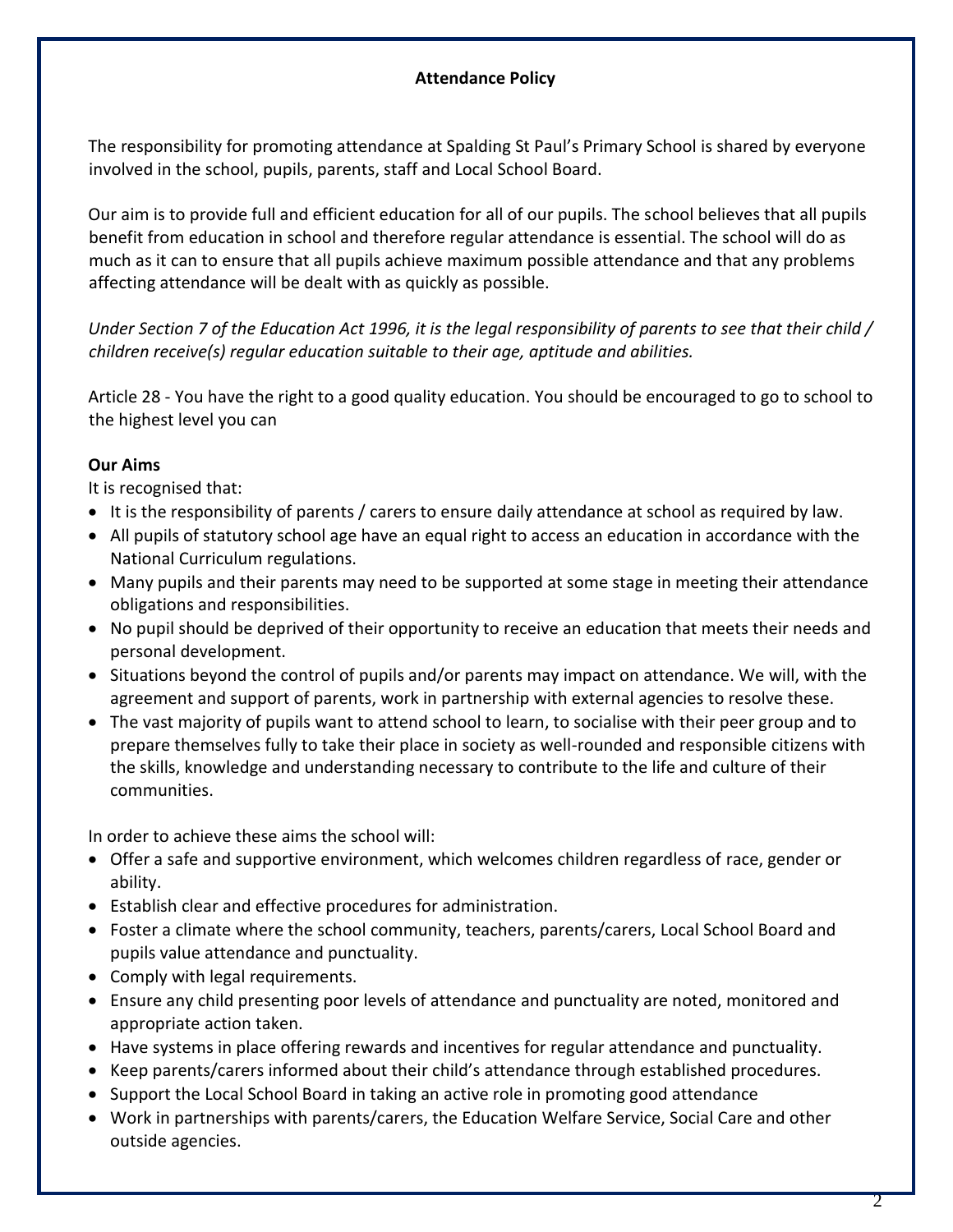## **Expectations**

The school expects its pupils to:

- To attend regularly and on time.
- To be prepared adequately for the school day.
- To comply with the school policies and procedures.

The school expects its parents/carers:

- To encourage their children to attend school every day, on time.
- To contact the school on the first day of absence.
- To arrange holidays and medical appointments outside school hours.
- To regularly update emergency contact details.

It is the Parents'/Carers' responsibility to inform the school of a pupil's absence. Persistent failure to do so may be regarded as a safeguarding issue and advice sought from external agencies.

# **Registration**

We all have a responsibility to encourage good attendance and punctuality at school. It is important that every child arrives in school on time because:

- Good attendance and punctuality are vital for success at school.
- Regular attendance encourages children to build friendships and develop their social skills, sharing ideas and working with their friends (linking to personal development of pupils).
- Non-attendees will miss out on essential learning and other social events (linking to personal development of pupils).
- The school has a proactive and positive ethos that places a high value on attendance and punctuality.

The school uses an electronic (computerised) system of registration. The register is a legal document and as such can be used in a court of law (to establish a pupil's attendance or absence at a particular time on a precise day).

The registers are marked at the beginning of each session, morning and afternoon. Registers are marked in the first 10 minutes of the start of the school day. Registers are to be submitted by staff to the office by 9.00am.

School begins at 8:40am. Gate closes at 9:50am.

Pupils arriving after the start of the school day must enter the school via the main entrance at the front of the building where they will be met by the Admin Staff. They will record the pupil's name, time of arrival and reason for lateness. It is vital that any pupil arriving late is signed in, in order to comply with Health and Safety procedures. Pupils arriving after 9:00am will be marked with a late (L) mark.

The registers are closed at 9.30am. Any pupils arriving after this time will be regarded as absent for the full morning session even though they are present in school. This will be coded as an unauthorised absence (U) in the register unless other agreements have been made in a meeting with the Headteacher.

Registration will be taken again at the beginning of the afternoon session at 1:00pm. Should the child arrive after this time then they will be recorded as late (L).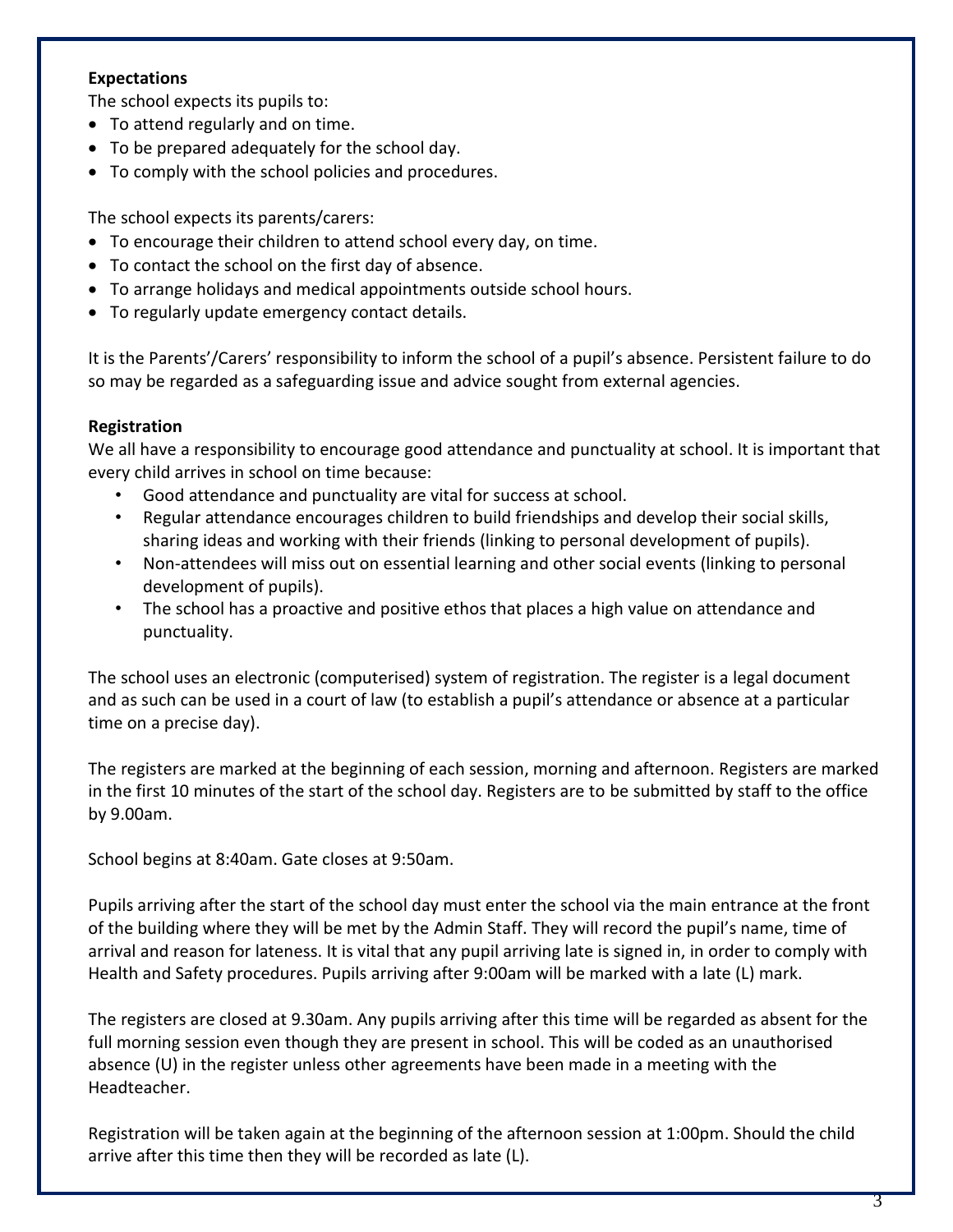## **Authorised Absence**

Absence may be authorised for the following reasons:

- Sickness
- Religious Observance in accordance with National/Local Authority guidelines.
- Medical or Dental appointments which cannot be arranged outside of school hours. Where possible parents/carers should try to arrange these appointments for out of school hours.
- Special circumstances (authorised by the Headteacher)
- Permanent or fixed term exclusions.

Since the 1st September 2013, the law has given no entitlement to parents to take their child on holiday during term time. Any application for leave must only be in exceptional circumstances and the Headteacher must be satisfied that the circumstances are exceptional and warrant the granting of leave. Headteachers would not be expected to class any term time holiday as exceptional. Parents can be fined by the Local Authority for taking their child on holiday during term time without consent from school.

#### **Unauthorised Absences**

Absences may be recorded as unauthorised for the following reasons:

- Truancy a pupil is away from school without authority from the Headteacher. This includes parentally condoned absences.
- Late after registration is closed (unless the pupil or parent provides a legitimate reason or evidence for the absence.)
- Any absence which the school has not been informed about, either by letter or telephone.
- Staying at home to look after a siblings or sick relatives.
- Going shopping, airport, time off for a birthday, meeting relatives or having hair cut etc.
- Any family holiday that has not been authorised by the Headteacher.

If Parents wish to make a holiday request then they must fill out a Leave of Absence Request Form from the school office at least one month prior to the date of departure. Only in exceptional circumstances, agreed by the Headteacher, will the absence be authorised. If the decision by the parents is to still take their child/ren on holiday then this absence will be recorded as Unauthorised.

# **Patterns of Absence**

#### First day of absence:

If a child is absent from school the parent/carer should phone the school office stating the child's name, class and reason for absence. Messages can be left on the school answer machine. If a parent/carer does not inform the school, Admin staff will ring the parental home on the first day of absence, send a text message or undertake a home visit to ascertain why the child is absent (this is for Safeguarding purposes).

# **Managing Absence:**

Attendance can be encouraged in the following ways:

- Accurate completion of the registers at the beginning of each session (9am and 1pm) and within 30 minutes of the start of the session.
- Attendance checks in the morning daily, by the Inclusion Team, and at other appropriate times, such as the end of term analysis.
- First day calling for unexplained absence and Home Visits for any absence causing concern.
- Recording of good attendance on individual End of Academic Year Reports.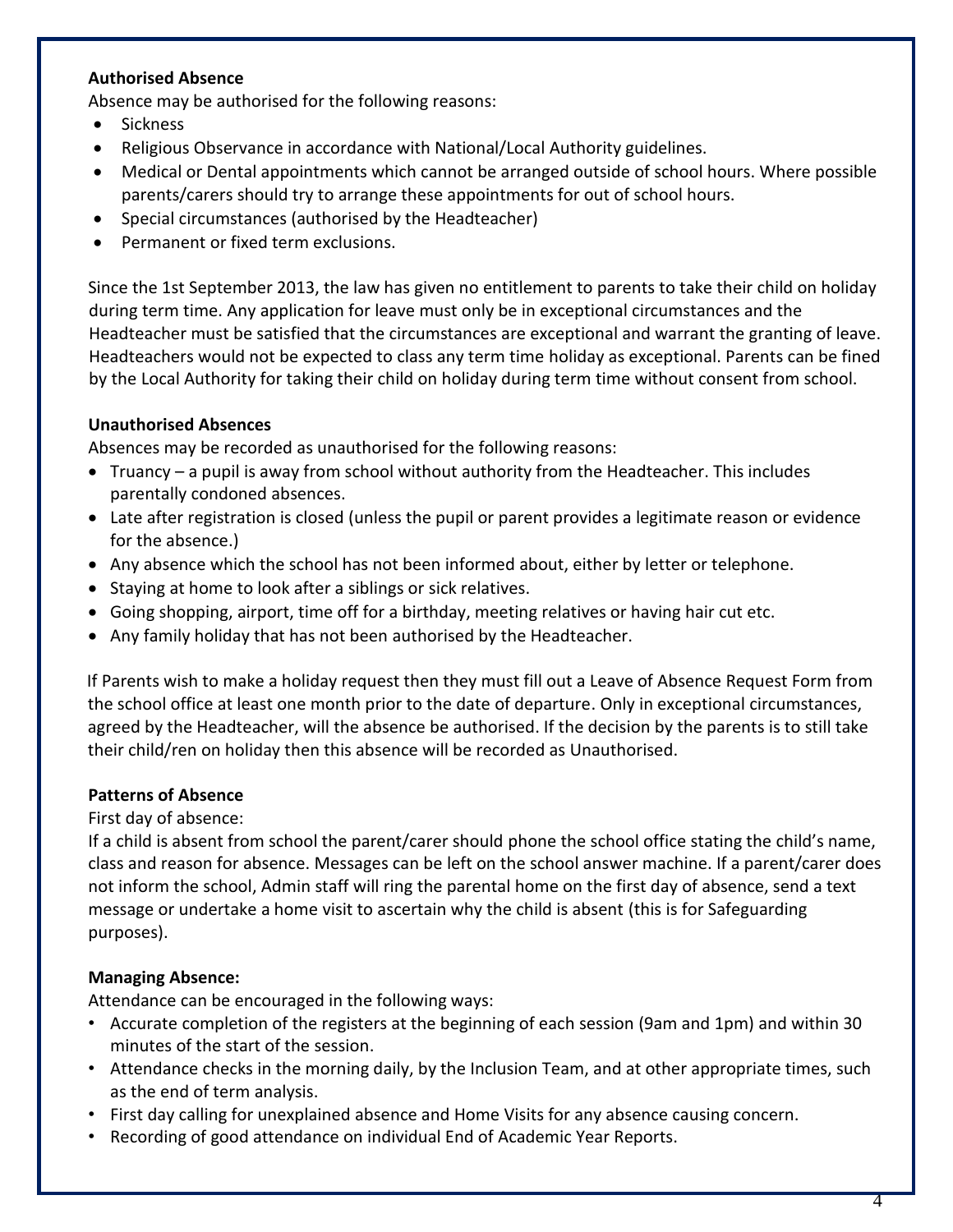- An 'improved attendance' letter for any pupil showing improved attendance following Inclusion Team intervention. An Attendance Concern letter will be raised if attendance falls below 90% OR is on a consistent decline.
- Classes who achieve 100% Attendance in a given week receive a special certificate given by the Headteacher.
- Identifying and supporting pupils who have attendance problems, including the sharing of relevant information with a destination school or other agencies.
- The Inclusion Team will arrange meetings with those parents who are concerned that their children may be experiencing difficulty in attending school and work to resolve the issues.
- The Inclusion Team and the Headteacher will arrange School Attendance Panels for those children's whose attendance is a cause for concern.

# **Responding to Non-Attendance**

When a pupil does not attend, the school needs to respond effectively.

- If a note or telephone call is not received from parents, the parents will be contacted on the first day of absence by telephone or by a home visit from the Inclusion Team (this is for Safeguarding purposes).
- Absences messages will be put in the registers and retained in the Inclusion office.
- Where there is no response or contact made, a home visit from the Inclusion Team will be arranged. If there is no response from the home visit the inclusion team will log this with Lincolnshire police on 111.
- If there are Child Protection or safeguarding concerns other professionals involved with the family will be notified.
- Where non-attendance continues, the Inclusion Team will discuss with the Headteacher and further action plan will be required.
- If a pupil is missing for 5 days and we do not know where they are, we will report them to the Local Authority 'Missing from Education'.
- If there is no improvement, then the case will be discussed again with the Inclusion Team and Lincolnshire Attendance team to seek appropriate action, this will involve the start of a single agency plan.

# **Medical Issues**

Pupils with on-going long-term medical issues will also have their attendance monitored, but their absence for medical appointments will be considered. The school may request the support from the Children and Young Person's Nursing Team.

The school will require evidence from a child's doctor or medical specialist, along with copies of appointment letters etc. The school may request permission to contact these professionals for more information about a child's health and medical needs, in order that absence can be minimalized. If there is a hospital appointment booked for a morning or afternoon we will expect you to attend school for the other sessions, *having a hospital appointment does not enable you to automatically have a whole day off school.* 

If the school or the Nursing Team request that referrals are made to specialists, a timescale of actions will need to be agreed. Authorised absence for medical matters are normally granted for pupil illnesses. Medical appointments are to see: specialists, paediatricians, therapists (e.g Physiotherapists/Speech and Language) & hospital professionals.

*Please note that this DOES NOT include optician and dental appointments under routine procedures and check-ups - these must be made out of normal school hours.*